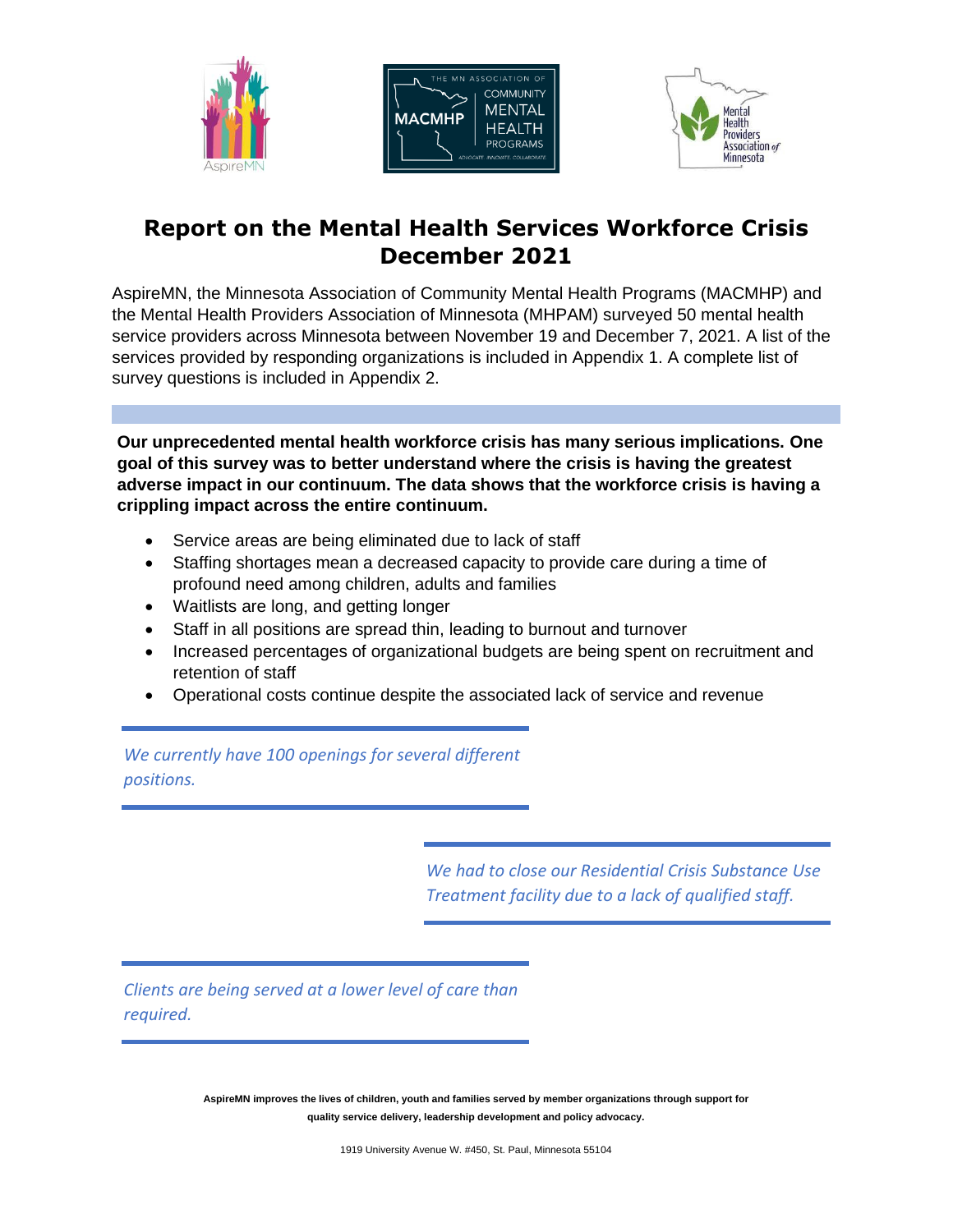Though staff shortages are impacting all areas of the economy, **meeting the mental health needs of children, adults and families who are in deep crisis is a shared statewide priority**. To adequately maintain existing capacity and shift into building greater ability to meet growing needs, **survey respondents overwhelmingly cited short and long-term financial support as their number one need.**

Key data trends were identified for each survey question through a process of dividing the comments into frequently cited categories. The most mentioned data point is at the top of the list.

- **1. How is the workforce crisis impacting service delivery in initial access to services?**
	- a. Unable to hire enough staff to provide services
	- b. Lack of staff leads to decreased capacity
	- c. Inability to take referrals, long waitlists and delayed intakes
	- d. System backlog emerges when children and adults aren't able to access the care they need
- **2. How is the workforce crisis impacting service delivery in numbers of clients on waiting lists?**
	- a. Unable to serve at full capacity, so more kids and adults are on waiting lists
	- b. Greater number of clients with complex cases and greater needs placed on waiting lists
	- c. Staff get overwhelmed from the pressure of working under long waiting lists
	- d. Client mental health needs growing in acuity due to being placed on waiting list
	- e. Having to close waitlists altogether in the hopes that clients can be seen elsewhere

## **3. How is the workforce crisis impacting service delivery in other ways?**

- a. Staff fatigue and burnout is high, which leads to lowered quality of care
- b. Clients are going without therapy services, sometimes only receiving skills or no services at all
- c. Staff are reassigned at much higher rates than before
- d. Kids and adults are receiving care at a lower level of intensity than needed
- e. Critical staff capacity having to be spent trying to fill positions

## **4. Please identify the top impacts of the workforce crisis on your service delivery to clients.**

- a. Unable to provide services and therefore cannot meet the mental health needs of the communities being served
- b. Long waitlists and wait times resulting in delayed service provision
- c. Less consistency in the quality of services provided
- d. High staff turnover leads to disjointed service provision for clients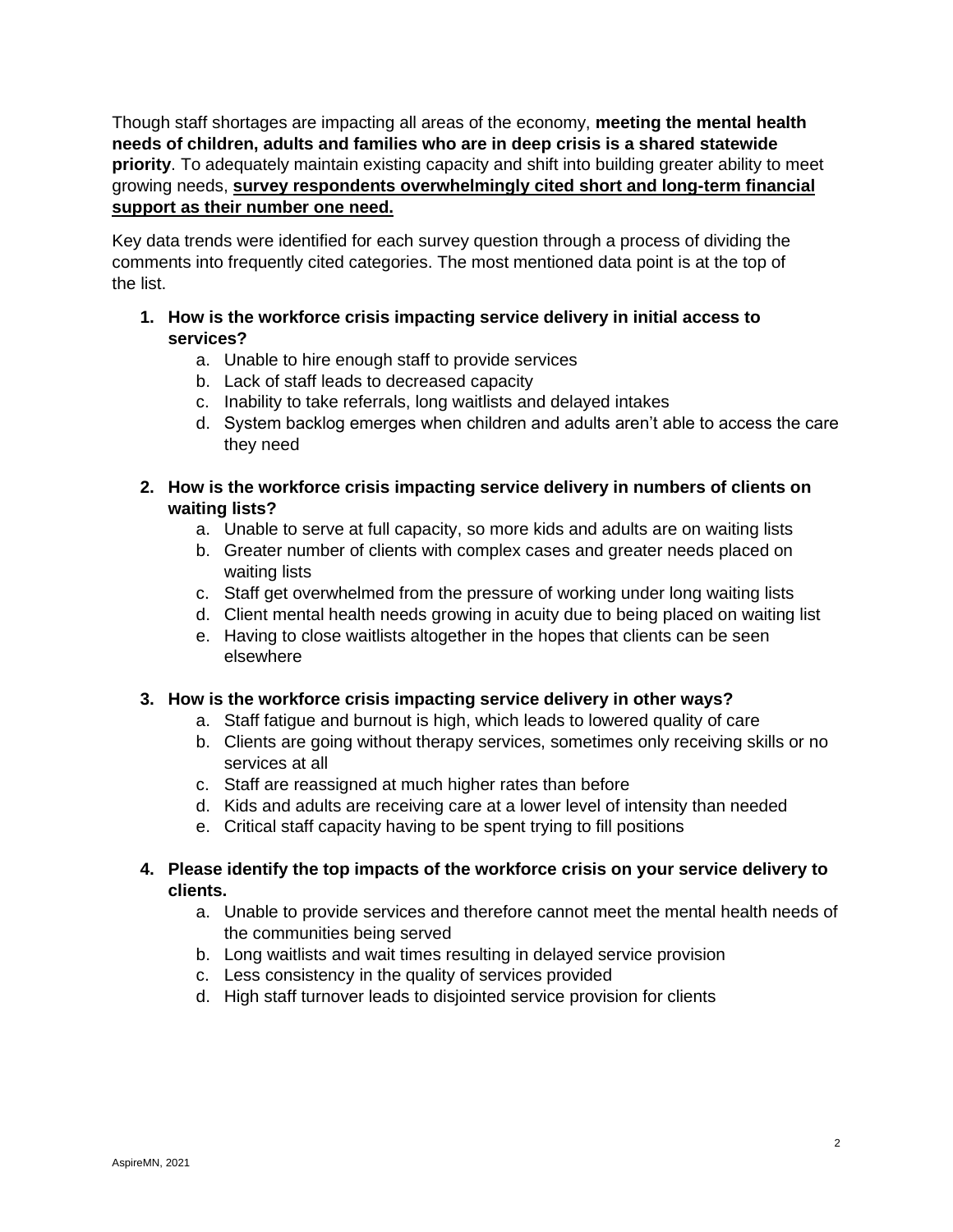- **5. Please share one example/anecdote of how lack of access to care is impacting children/adults/families.**
	- *a. A family we work with needs significant support to help their child who is struggling with school attendance and is in dire need of trauma focused care. We are able to assist with day treatment and skills, but lack an individual and family therapist to help support the whole family unit in helping child get to school and off truancy. This will be especially needed when the child is able to discharge from day treatment as they presently will be without a therapist.*
	- *b. Person living in their own apartment not having enough consistent staffing and having to move back in with aging parents.*
	- *c. Client waiting in hospital longer due to no community providers able to meet his needs. Those providers don't have staffing.*
	- *d. We had a recent referral for a client who has been in the Emergency Department for 56 days.*
	- *e. Every family who is told there is a three-month wait for a residential slot is devastated.*
	- *f. We have management staff who, at one time provided supervision to staff and additional support to clients when there were circumstances that required a higher level of expertise to resolve. Due to the lack of staffing, these managers are now needed to fill shifts that we are unable to find staff to cover. Staff who were once available for crisis management and de-escalation are unable to provide that to our clients. This results in burnout of our direct care professionals, and us having to seek out resources from crisis response services when it could have been avoided if we had our management available as a resource.*
	- *g. Our waiting list for students to access mental health services in-person in each school in one district has been averaging about 15 students because the provider is covering four schools in the area due to an inability to find a qualified clinical trainee or mental health professional for any other these other schools. That is nearly 60 youth referred for services who are unable to access services outside of school either due to a lack of access in the area to other services, other providers in the area being full, an inability to use telehealth for services, transportation challenges, and/or other complicating factors.*
	- *h. Our adolescent DBT program has received a record number of referrals in the*  last six months resulting in our DBT therapists having no more capacity after an *assessment is done. With no one hired after months of positing an opening, new DBT clients are having to wait until someone graduates to be added. I believe many of these families are in a waiting pattern not just with us but with several programs trying to increase their odds of getting in sooner. This is not how we want to do care, but have reached the point where we can't absorb more clients.*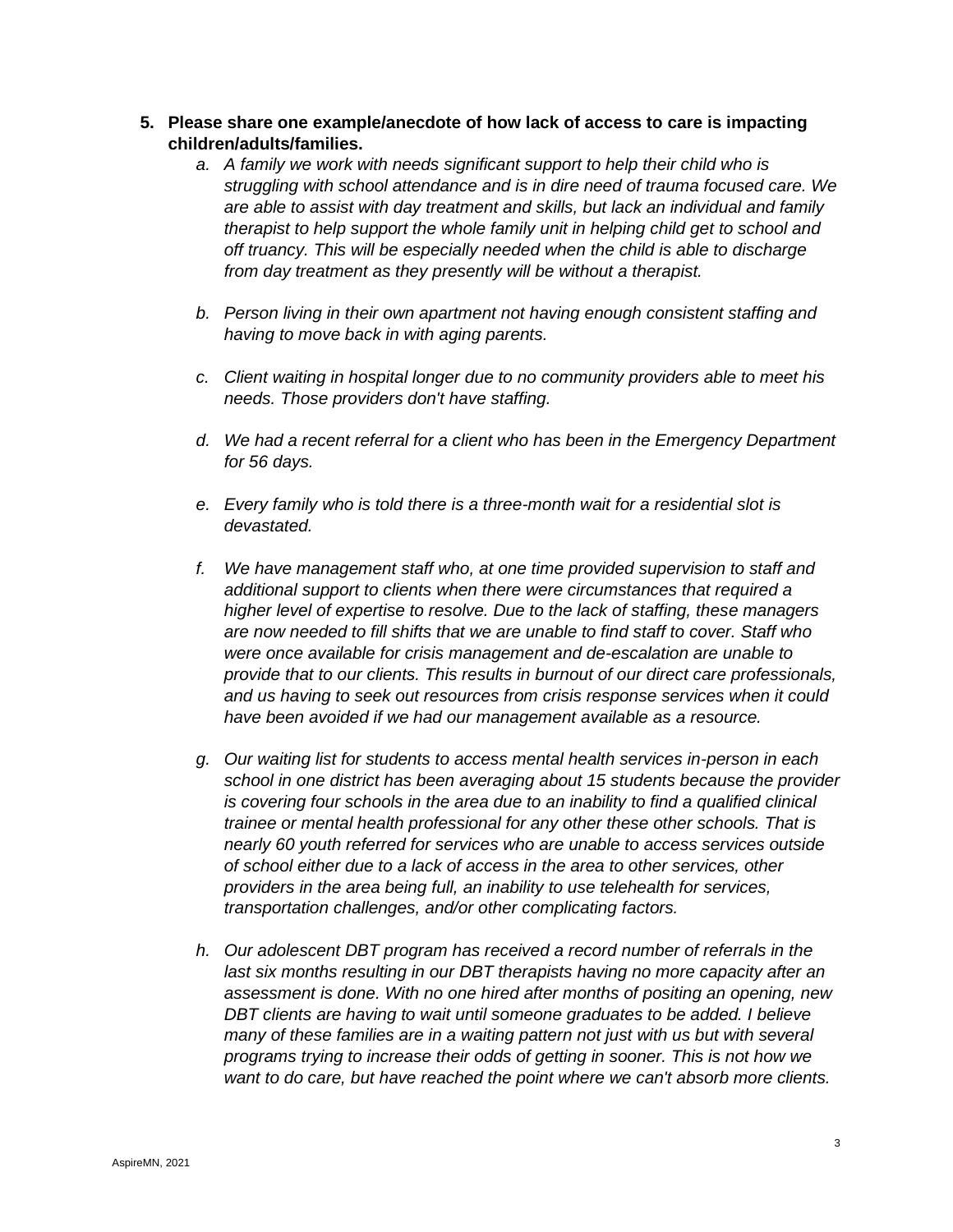- **6. What strategies would you like to continue that have been effective in recruiting new staff?**
	- *a. Referral bonuses*
	- *b. Student loan forgiveness*
	- *c. Hiring bonuses*
	- d. Job/career fairs
	- e. Social media
	- f. Word of mouth referrals/staff-driven recruitment
	- g. Increased pay and benefits
	- h. Hiring student interns upon graduation

## **7. What strategies would you like to continue that have been effective in retaining staff?**

- a. Competitive benefits and salary
- b. PTO
- c. Flexibility
- d. Retention bonuses and stay pay
- e. Strong training
- f. Hazard pay when necessary
- g. Developing a positive workplace culture

#### **8. What strategies for staff recruitment/retention would you like to implement?**

- a. Increased pay
- b. Better benefits
- c. Sign on bonuses
- d. Reduced paperwork
- e. Employee incentives for referrals
- f. Retention bonuses and stay pay
- g. Using a recruiter
- h. Targeted outreach to BIPOC therapists
- i. Talent Pipeline Management
- j. Tuition reimbursements

#### **9. What are the barriers to implementing the strategies you've identified?**

- a. Rates for mental health services/lack of funding
- b. Extreme staff shortages
- c. Statutory requirements
- d. Finding credentialed staff

#### **10. Outside of financial relief, please identify the top two policy areas where the State of MN can help provide relief in response to your workforce crisis.**

- a. Increased mental health reimbursement rates
- b. Administrative simplification reduced paperwork
- c. Expedited and improved licensing process and requirements
- d. Expand student loan forgiveness
- e. Easier pathway for licensure, especially for non-native English speakers
- f. More open licensing standards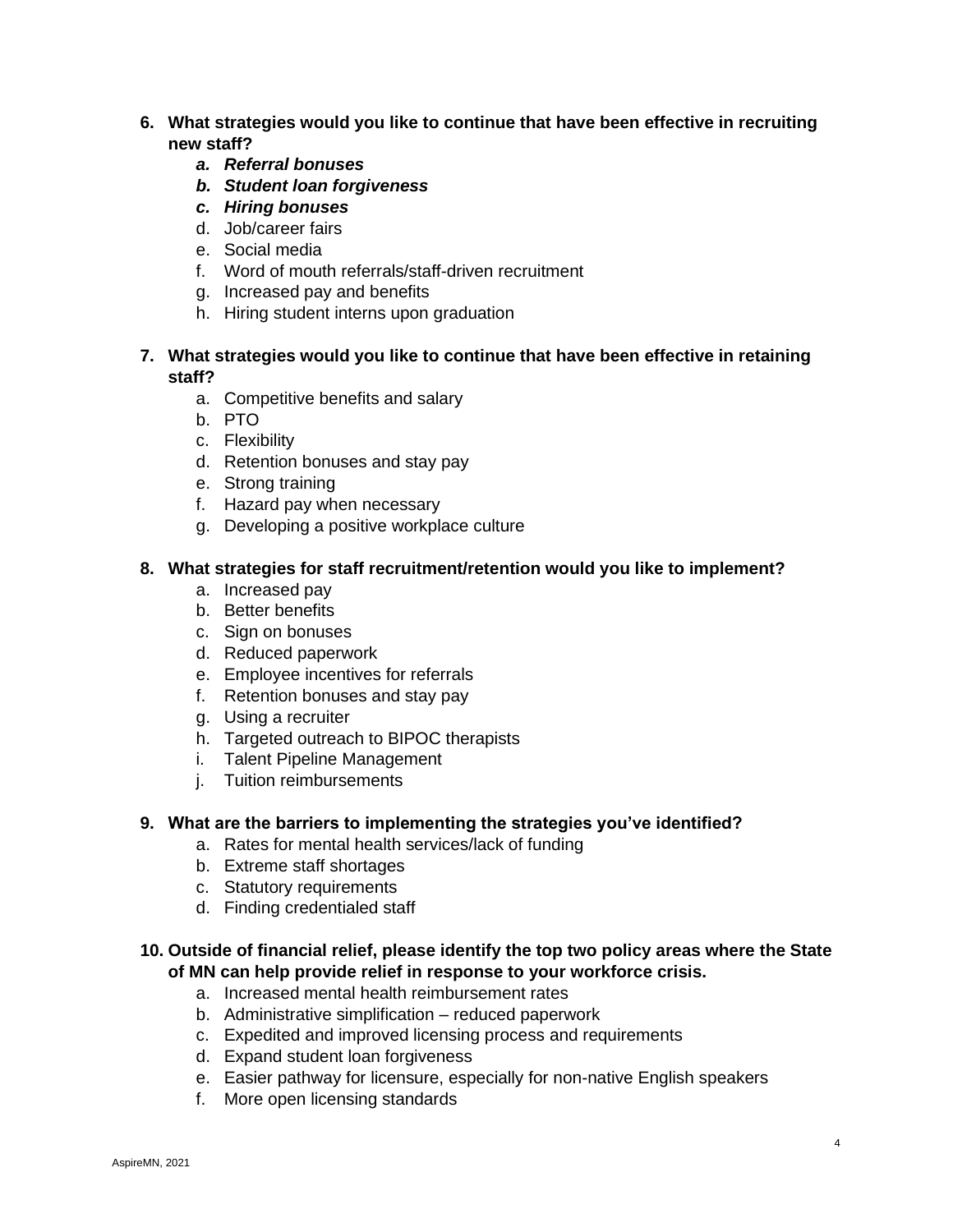- g. Continued flexibility to utilize telehealth
- h. Extension of certifications and licenses to decrease frequency/intensity of audits and site visits

| <b>ANSWER CHOICES</b>                                         | <b>RESPONSES</b> |    |
|---------------------------------------------------------------|------------------|----|
| <b>Children's Therapeutic Services and Supports</b>           | 57.14%           | 40 |
| Outpatient mental health appointments                         | 77.14%           | 54 |
| Day Treatment                                                 | 40.00%           | 28 |
| <b>Children's Residential Treatment</b>                       | 20.00%           | 14 |
| <b>Psychiatric Residential Treatment Facility</b>             | 7.14%            | 5  |
| <b>Intensive Residential Treatment Services</b>               | 35.71%           | 25 |
| <b>Assertive Community Treatment</b>                          | 25.71%           | 18 |
| <b>Adult Foster Care</b>                                      | 12.86%           | 9  |
| Adult rehabilitative mental health services                   | 50.00%           | 35 |
| <b>Crisis Residential Services</b>                            | 25.71%           | 18 |
| <b>Targeted Case Management</b>                               | 50.00%           | 35 |
| <b>Mobile Crisis Response</b>                                 | 30.00%           | 21 |
| <b>Peers</b>                                                  | 21.43%           | 15 |
| <b>Behavioral Health Home</b>                                 | 17.14%           | 12 |
| Outpatient Substance Use Disorder (integrated SUD e.g. CCBHC) | 22.86%           | 16 |
| Detox (integrated SUD)                                        | 5.71%            | 4  |
| Withdrawal Management (245F) as integrated SUD                | 8.57%            | 6  |

# **Appendix 1.** Services provided by surveyed organizations

**Appendix 2.** Complete list of survey questions.

- 1. How is the workforce crisis impacting service delivery in initial access to services?
- 2. How is the workforce crisis impacting service delivery in numbers of clients on waiting lists?
- 3. How is the workforce crisis impacting service delivery in other ways?
- 4. Please identify the top impacts of the workforce crisis on your service delivery to clients.
- 5. Please share one example/anecdote of how lack of access to care is impacting children/adults/families.
- 6. What strategies would you like to continue that have been effective in recruiting new staff?
- 7. What strategies would you like to continue that have been effective in retaining staff?
- 8. What strategies for staff recruitment/retention would you like to implement?
- 9. What are the barriers to implementing the strategies you've identified?